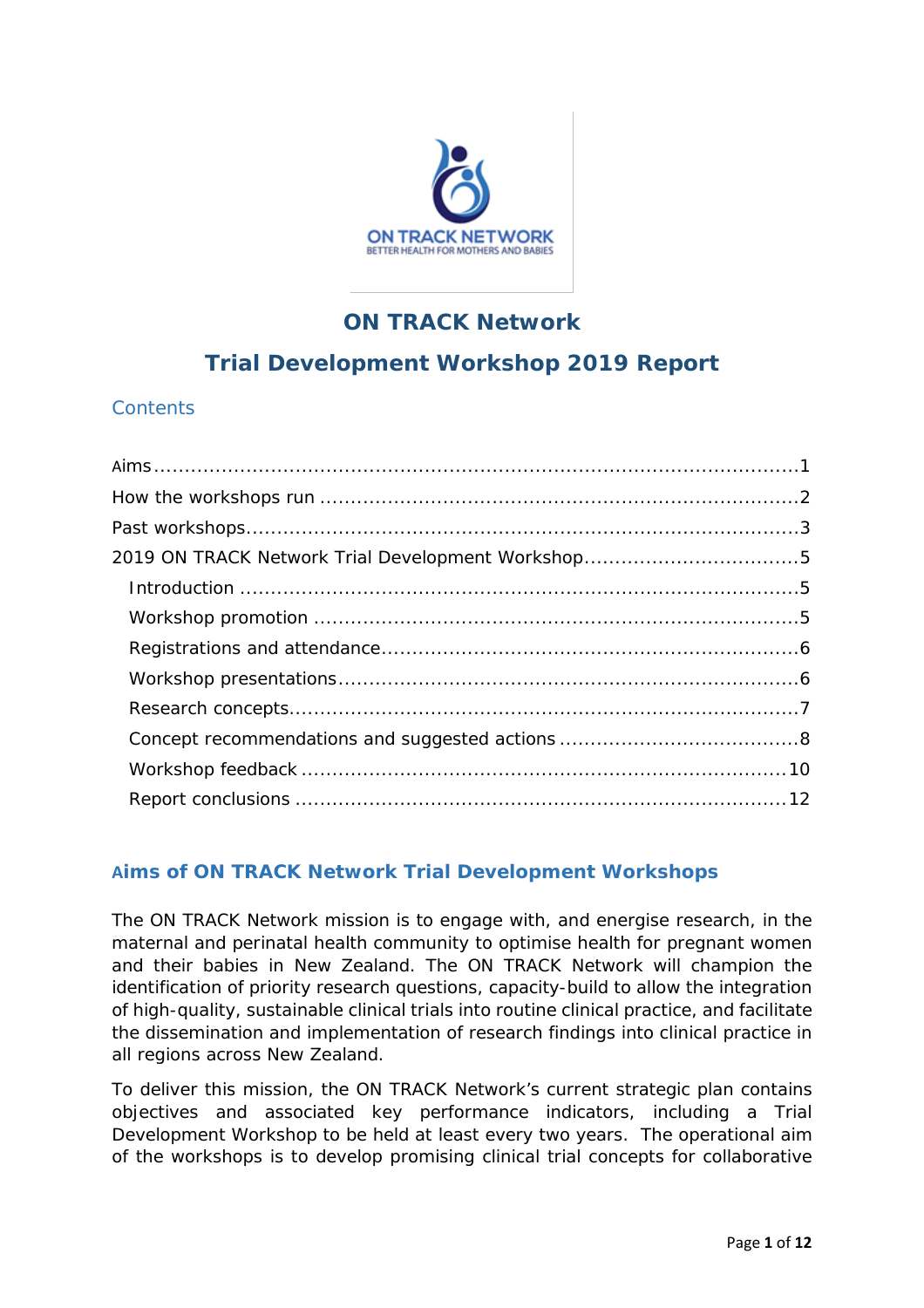multi-centre, investigator-led clinical trials to a level suitable for highly competitive grant funding.

The workshops also help us to achieve aims and performance expectations of the ON TRACK Network by ensuring that:

- consumers are represented and have input into research concepts being developed for implementation across New Zealand
- at least two research concepts are progressed into funding applications / study protocols every 2 years
- detailed reports of clinical trials are maintained in terms of their progress through the trial development process
- research leads and their teams continue to be supported with developing research protocols, and that the ON TRACK Network facilitates wider uptake of those research protocols throughout New Zealand
- researchers are supported with competence in Māori responsiveness (for our 2019 workshop it was particularly timely to discuss Māori responsiveness with the anticipated changes to the HRC assessment criteria expected in 2020).

#### **How the workshops run**

The workshop process begins with a national call for submissions of clinical trial concepts. Individuals are invited to submit a proposed clinical trial idea using a pro-forma. Submissions are formally reviewed and selected by the ON TRACK National Executive Committee.

Each individual whose concept is selected (Concept Lead Investigator), is paired with, and supported by an invited facilitator who is an expert in the field with content knowledge and senior clinical trials experience.

Faculty experts are identified and invited. They may provide relevant introductory talks and/or provide expertise across the concepts, for example: biostatistics, health economics, consumer opinion, clinical trial design, funding, and Māori health/research.

Registration for the workshop is open to all. In particular, investigator teams are all encouraged to attend with invites to potential collaborators. Once concepts have been selected these are advertised to encourage attendance by interested clinicians and emerging researchers.

The programme is developed to include:

- introductory talks; delivery of concepts (presented as 'pitches')
- parallel sessions for group work
- trial proposal submissions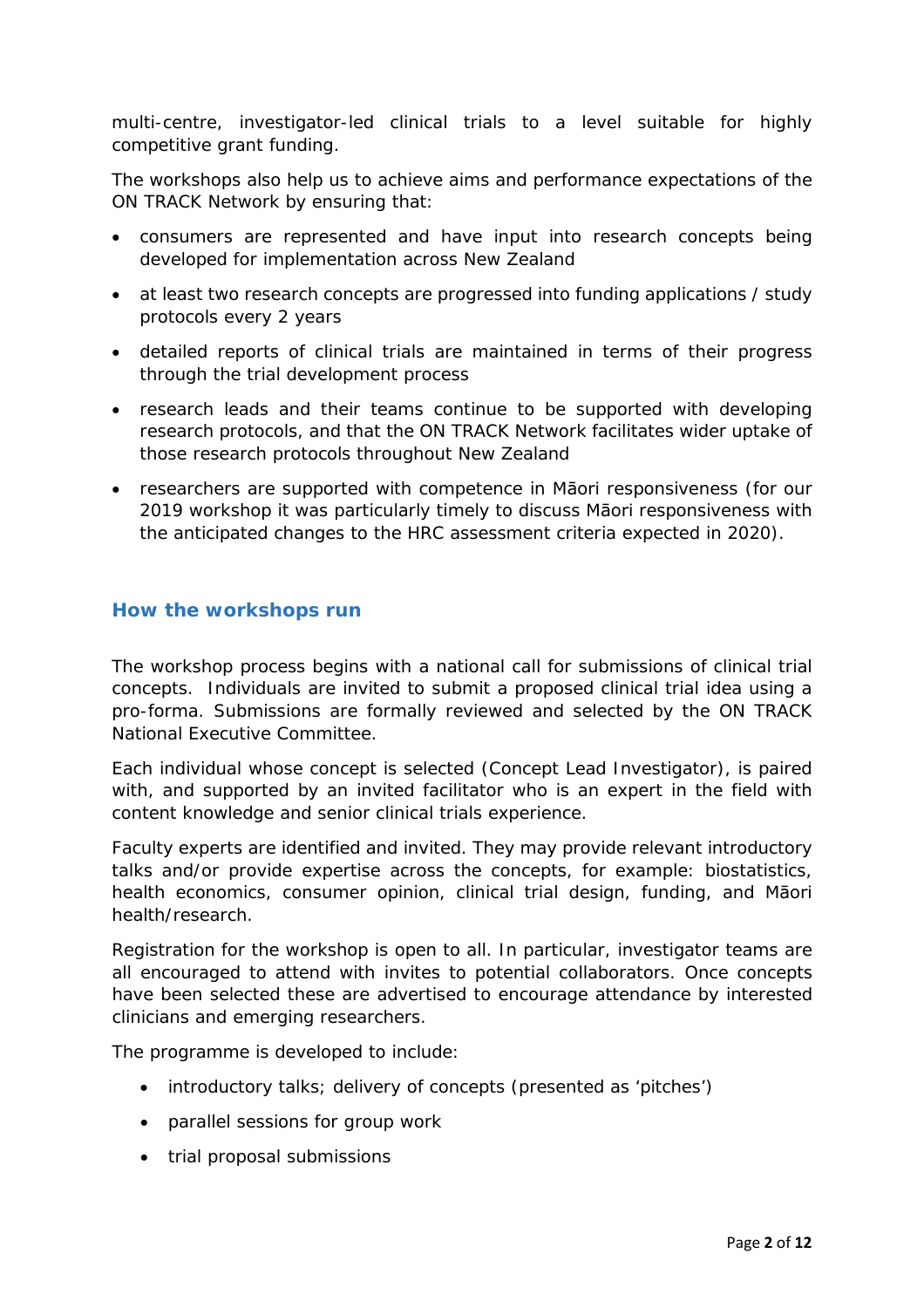- mock funding panel
- further group work on feedback received
- a final summary session including next actions.

Whilst listening to the 'pitches', independent workshop participants select which clinical trial concept to attend during the group sessions that run in parallel throughout the meeting. Participants can select to attend more than one concept group depending on their own interests.

Nominated Facilitators and Concept Lead Investigators guide discussion within each small group. Expert faculty members rotate across all concept group discussions throughout the duration of the workshop.

At the end of day one, Concept Lead Investigators submit a 2-3 page summary of progress using an extended submission proforma. These are reviewed overnight by mock funding panel reviewers who provide critique on the morning of day two.

Each workshop closes with a summary of actions for Concept Lead Investigators, together with discussion of how the ON TRACK Network can provide ongoing support to each concept.

#### **Past workshops**

Previous workshops have been very successful with several concepts evolving into funded and active trials. Examples of success from our 2017 workshop are:

- The OBLIGE Trial. A New Zealand-wide trial comparing the use of outpatient balloon versus inpatient prostaglandin for induction of labour (funded by the Health Research Council (HRC) and Auckland Academic Health Alliance). This trial is currently actively recruiting.
- The LATTE Trial assessing the effect of caffeine on neurodevelopment in late preterm babies. Dosage trial funded by the HRC. Recruitment commenced in February 2019. This is likely to be developed into a larger national multi-centre trial.
- The C\*STEROID Trial to explore the effect of antenatal corticosteroids prior to planned caesarean section delivery from 35+0 weeks gestation on respiratory morbidity and glycaemic control. The C\*STEROID Feasibility study is funded by Cure Kids, Lottery Health, and the Hugo Charitable Trust. It will commence recruitment at two sites within the next 2-3 months. A full project grant has been submitted to the HRC for a national multi-centre trial.
- The PINTO study to assess whether early intervention for women with prediabetes in pregnancy can improve outcomes has been developed into an observational study to gain additional data to support a future randomised trial.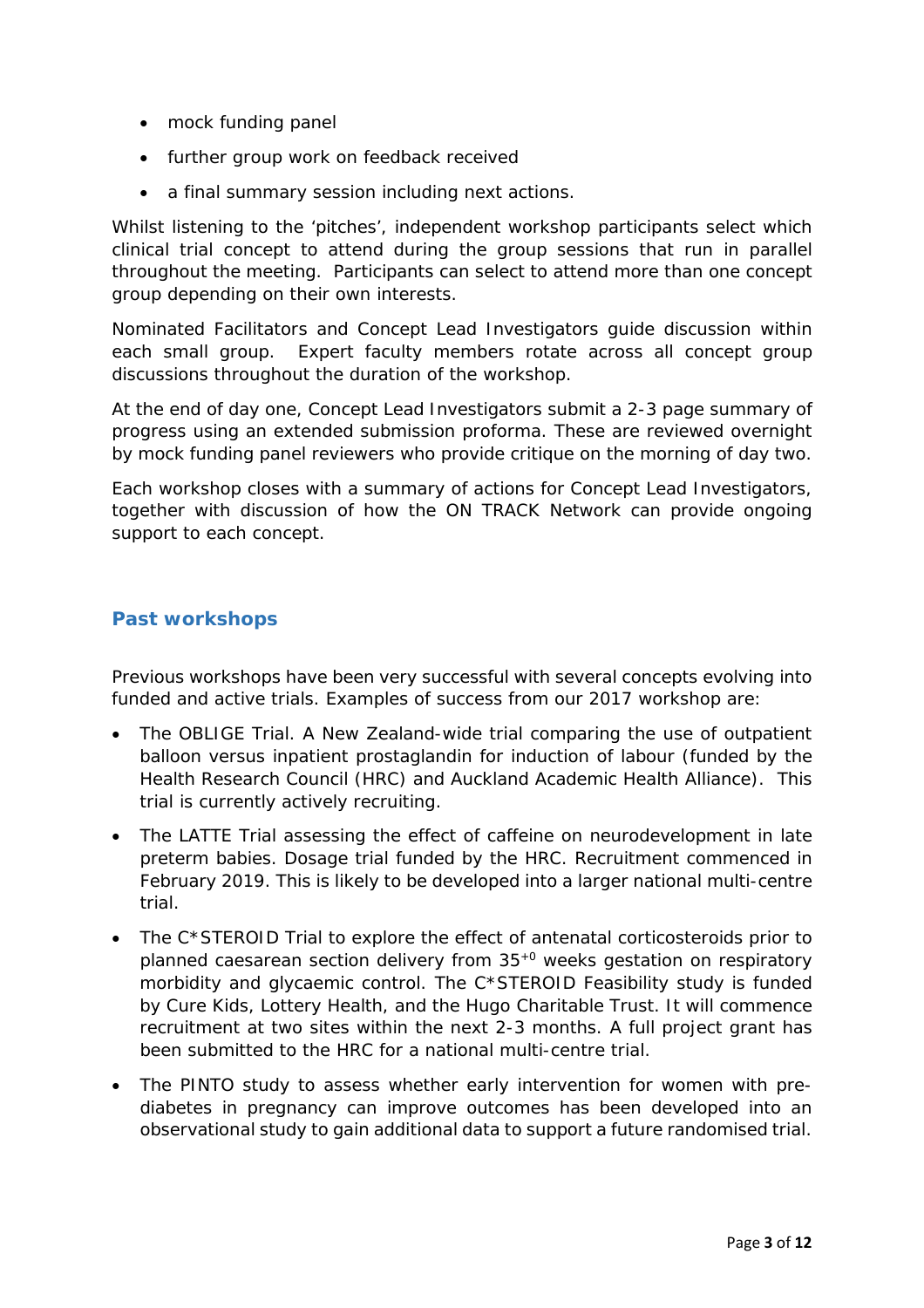These are very tangible examples of how valuable ON TRACK Network Trial Development Workshops are for developing and delivering important high quality clinical trials for women and babies across New Zealand.

With aims, operational delivery, and previous workshop examples in mind, this report provides the reader with an overview of the third ON TRACK Network Clinical Trials Development Workshop - 2019.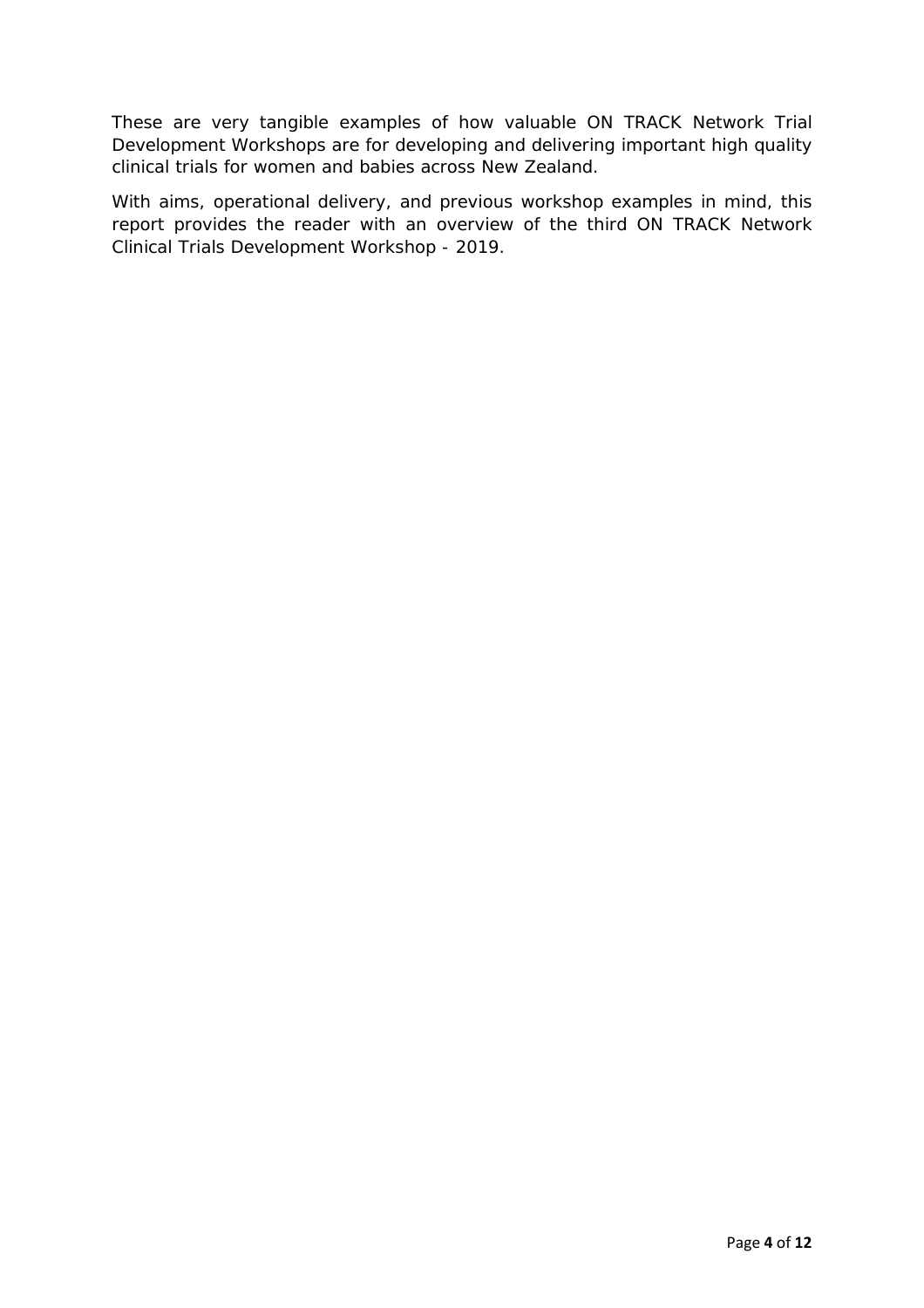# 2019 ON TRACK Network Trial Development Workshop

## **Introduction**

The third ON TRACK Trial Development Workshop took place at the Liggins Institute, University of Auckland Thursday 21<sup>st</sup> and Friday 22<sup>nd</sup> February 2019. This two-day workshop followed workshops held in 2017 and 2018, and focused on three clinical trial concepts selected by the ON TRACK National Executive Committee. Additional faculty members included biostatisticians, a health economist, two Māori health researchers and advisors, three consumer representatives, a Health Research Council (HRC) representative, and clinical trials teams.

#### **Workshop promotion**

The workshop was promoted via ON TRACK Network newsletters and our website; by flyers distributed via email and placed in clinical areas; and by direct verbal and email communications.

Promotion timeline:

- September 2018 newsletter opening date for call for submissions for research ideas with a 'save the date' reminder
- October 2018 newsletter front page advertising of the workshop and open of call for submissions by 16<sup>th</sup> November 2018
- November 2018 newsletter Registration opening with details of three concepts included
- January 2019 and February 2019 Registration reminders

Workshop specific flyers were distributed in hard copy and via email at the end of January 2019.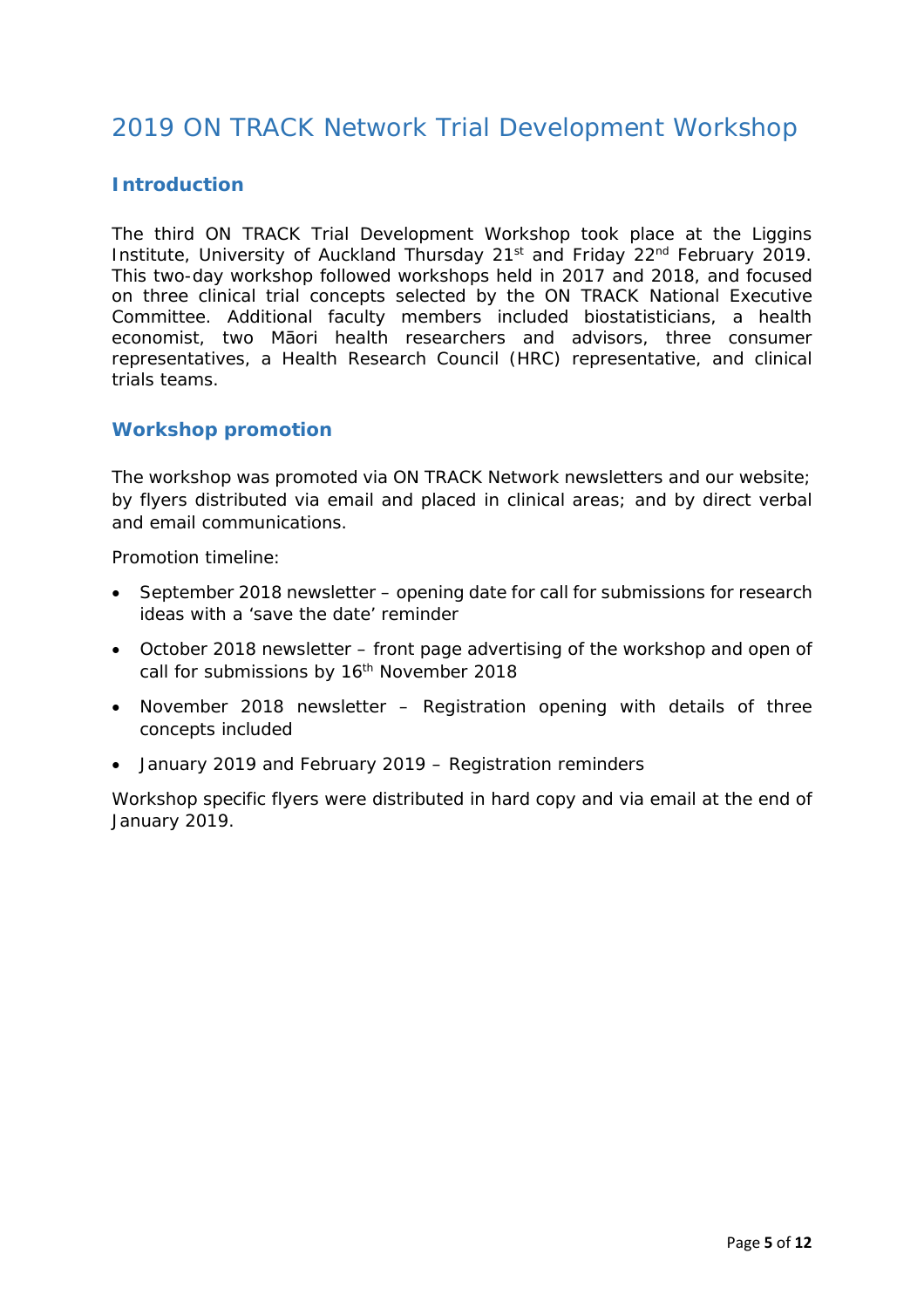## **Registrations and attendance**

Online registration opened in November 2018; we received 54 registrations and 49 of those attended the workshop.

| <b>Professional Group</b>      |                | Region                         |                | <b>Discipline</b>       |    |
|--------------------------------|----------------|--------------------------------|----------------|-------------------------|----|
|                                |                |                                |                |                         |    |
| Consumer<br>Representative     | 3              | <b>Auckland DHB</b>            | 26             | Allied<br>Health/Other  | 18 |
| Doctor                         | 11             | Australia                      | $\overline{2}$ | Midwifery               | 8  |
| Maori Health<br>Representative | 3              | Canterbury DHB                 | 3              | <b>Neonatal Nursing</b> | 7  |
| Midwife                        | 6              | Counties Manukau<br><b>DHB</b> | 3              | Neonatology             | 12 |
| <b>Nurse</b>                   | 7              | Midcentral DHB                 | 1              | <b>Obstetrics</b>       | 9  |
| Other                          | 11             | New Zealand Other              | 14             |                         |    |
| Professor                      | 8              | Waitemata DHB                  | 5              |                         |    |
| Researcher                     | $\overline{2}$ |                                |                |                         |    |
| <b>Trial Coordinator</b>       | 3              |                                |                |                         |    |
| <b>Total</b>                   | 54             |                                | 54             |                         | 54 |

## **Workshop presentations**

The workshop opened with introductory presentations:

#### **1. 'ON TRACK Network overview, workshop overview, and developing a clinical trial' (Katie Groom).**

The importance of clinical trials and the value of clinical trials networks was introduced. Background to the ON TRACK Network was provided, together with its strategic pillars, its structure and oversight. Workshop participants were also given a practical overview of how the workshop would run.

#### **2. HRC Pathway to impact – considerations in your trial's development & grant submission (Lucy Pomeroy).**

An introduction to the current New Zealand Health Research Strategy was presented. It covered the importance the HRC places on measureable and meaningful health impact of excellent research, and the HRC pathway to impact model.

## **3. Māori responsiveness – what does this really mean? How to respond throughout your trial's development & progress (Bev Lawton & Wendy Dallas-Katoa)**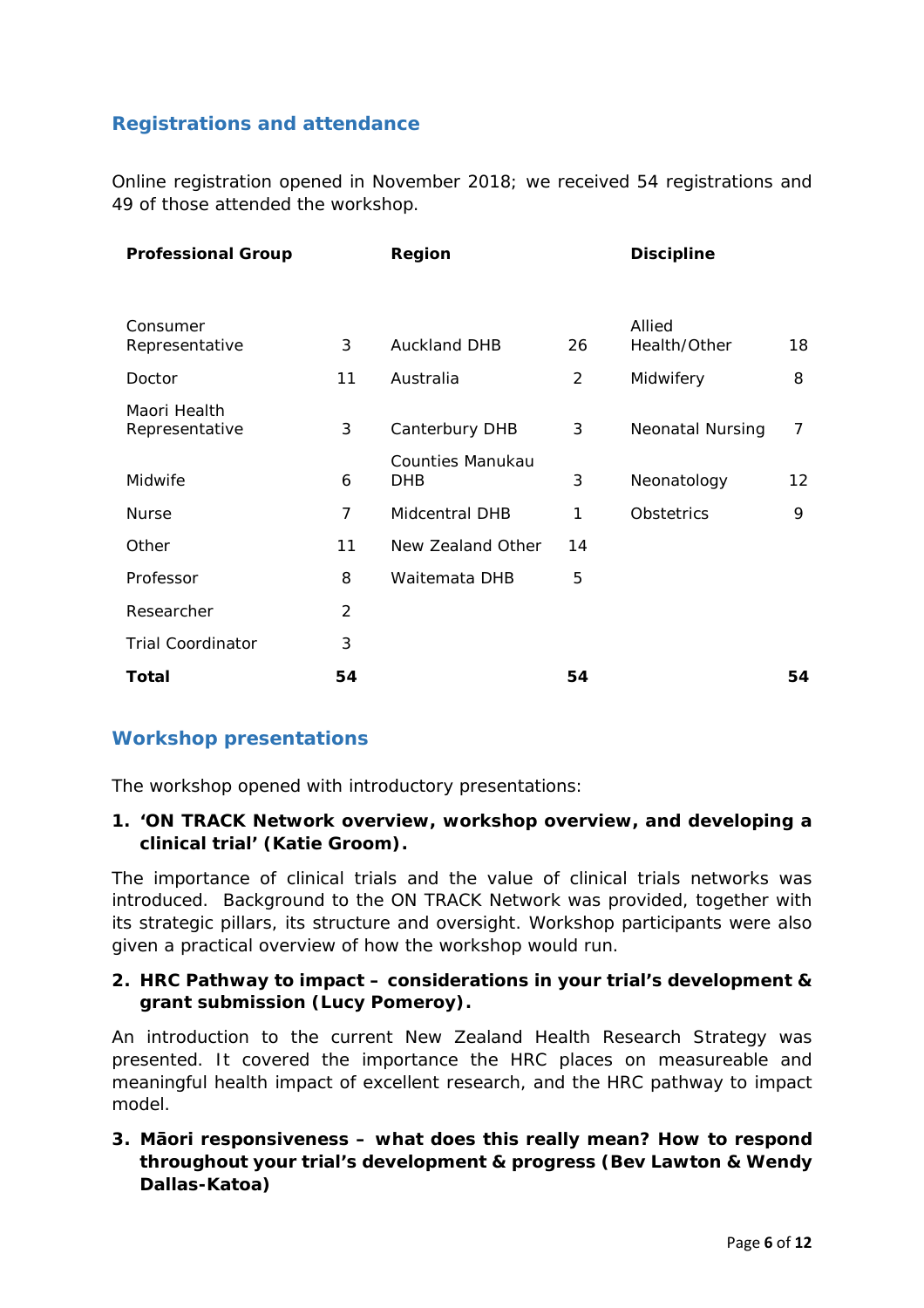Colleagues from 'He Hono Wahine', introduced this subcommittee of RANZCOG, for the promotion of culturally acceptable and ethical research in Māori women's health. The presentation highlighted the concepts of partnership, participation, and protection, as well as the Te Ara Tika HRC Guidelines, and the importance of their implementation in clinical trial design.

## **4. Health Economics – why do you need to consider this now? (Richard Edlin)**

This presentation highlighted some hurdles to clinical trials, explaining how with a focus on safety, efficacy, and quality, economic evaluation and impact can sometimes be overlooked during clinical trial design. Practical considerations for health economic evaluation (and more) were presented for trialists to consider during the trial design stage.

#### **5. Central Coordinating Research Hub (Chris McKinlay)**

The aims of the Maternal & Perinatal Central Coordinating Research Hub were presented with an overview of how the Hub works, and support and resources available for supporting trialists.

Presentations can be accessed via the ON TRACK Network website using the following this link: [http://ontrack.perinatalsociety.org.nz/meetings-and](http://ontrack.perinatalsociety.org.nz/meetings-and-resources/past-meetings/)[resources/past-meetings/](http://ontrack.perinatalsociety.org.nz/meetings-and-resources/past-meetings/)

## **Research concepts**

Three concepts were submitted and selected for the workshop:

- 1. Sarah Harris: Communication and relationship focussed intervention to improve developmental and infant mental health outcomes at 2 years in children born very preterm (Facilitator: Trecia Wouldes)
- 2. Esther Calje: Blood transfusion versus intravenous iron for the treatment of severe postpartum anaemia (Facilitator: Jonathan Morris)
- 3. Annette Murphy: Preventing cold stress in the newborn while facilitating delayed cord clamping in emergency and elective caesarean section (Facilitator: Jennifer Dawson)

All Concept Lead Investigators provided a 10 minute 'concept pitch' on day one of the workshop.

The framework for each presentation was:

- Background and Rationale
- Aims and Objectives
- Design and Methodology
- Research Impact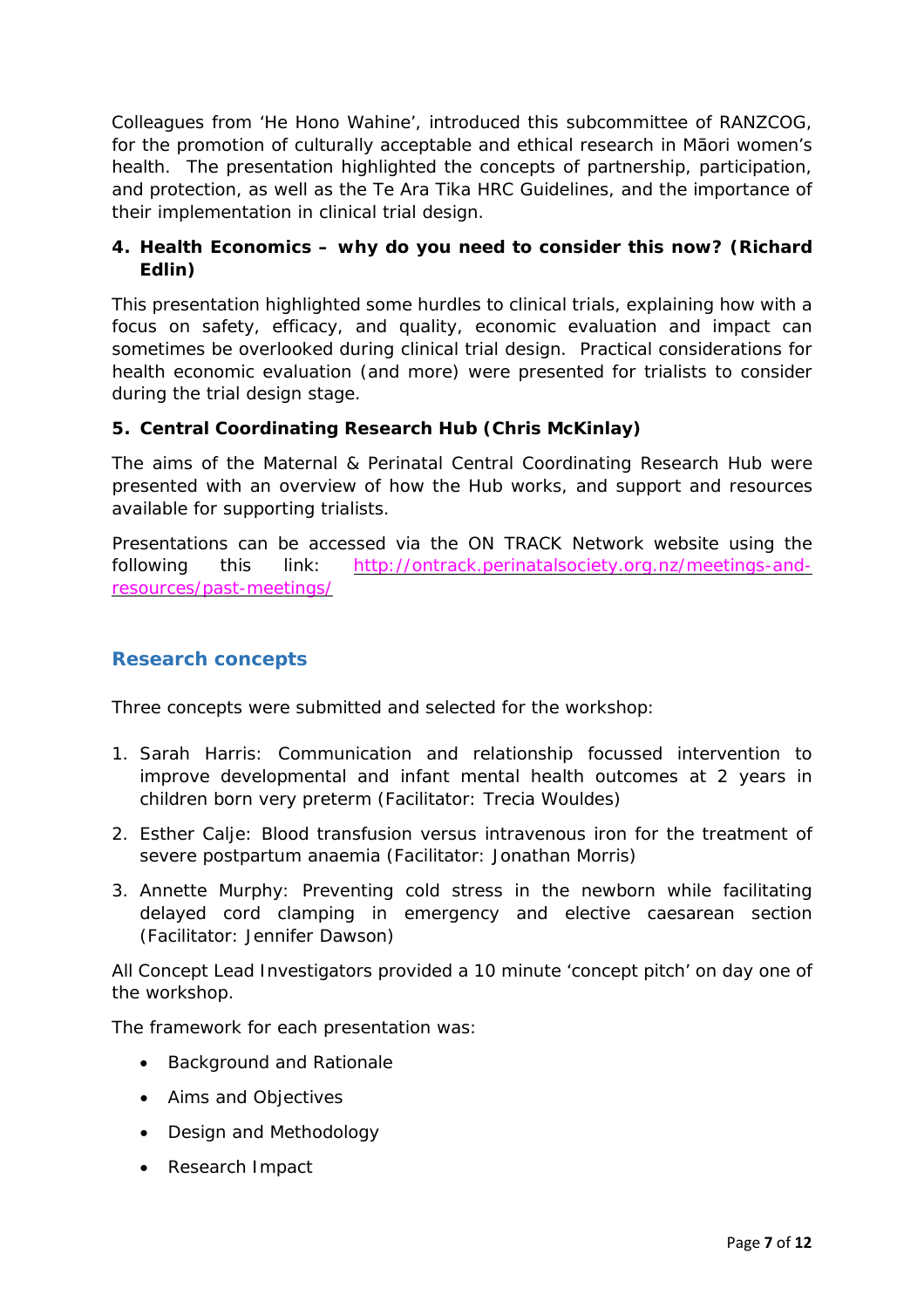- Maori Responsiveness
- Team Capability

## **Concept recommendations and suggested actions**

Following group work discussion and the mock funding panel, suggestions for next steps for each of the clinical trial concepts were discussed amongst all workshop participants.

The question was also asked, "What can the ON TRACK Network do to help progress these concepts into actively recruiting clinical trials?"

Suggested actions/next steps are summarised below.

| A communication and<br>relationship focused<br>intervention                                                                                                                                                                                 | Blood transfusion versus<br>intravenous iron                                                                                                                                                                                                                                    | Preventing cold stress in the<br>newborn while facilitating<br>delayed cord clamping                                                               |
|---------------------------------------------------------------------------------------------------------------------------------------------------------------------------------------------------------------------------------------------|---------------------------------------------------------------------------------------------------------------------------------------------------------------------------------------------------------------------------------------------------------------------------------|----------------------------------------------------------------------------------------------------------------------------------------------------|
| LENA device:<br>Ensure Te Reo compatibility<br>Investigate distance range of<br>recording (to offer<br>reassurances of recordings<br>being limited to consented<br>cot-side)<br>Gain more experience with<br>the device<br>Consider a pilot | Distinguish and<br>investigate tools to use<br>Identify a Fatigue Tool (a<br>validated tool for use in<br>pregnancy/postpartum)                                                                                                                                                 | Conduct a pilot/feasibility<br>study (operational<br>considerations, e.g.<br>temperature control of<br>warming cabinets and<br>operating theatres) |
| Māori acceptability<br>Ensure representation and<br>expertise in team capability                                                                                                                                                            | Conduct an audit of<br>current practice                                                                                                                                                                                                                                         | Conduct a 12 month audit at<br>Waitemata and Christchurch<br>sites                                                                                 |
| How to deal with non-English<br>speakers<br>Enhancing equity, but<br>mindful of translation<br>capability of the software?                                                                                                                  | Conduct a consumer<br>survey - willingness to<br>participate?<br>Conduct a practitioner<br>survey - willingness to<br>participate?<br>Conduct a unit survey<br>Current practice?<br>Prescribing? Variation?<br>Engage an Economist to<br>evaluate local prescribing<br>practice | Engage biomedical<br>engineering team - how to<br>calibrate / control variances in<br>temperature of wraps                                         |

 $\overline{\phantom{0}}$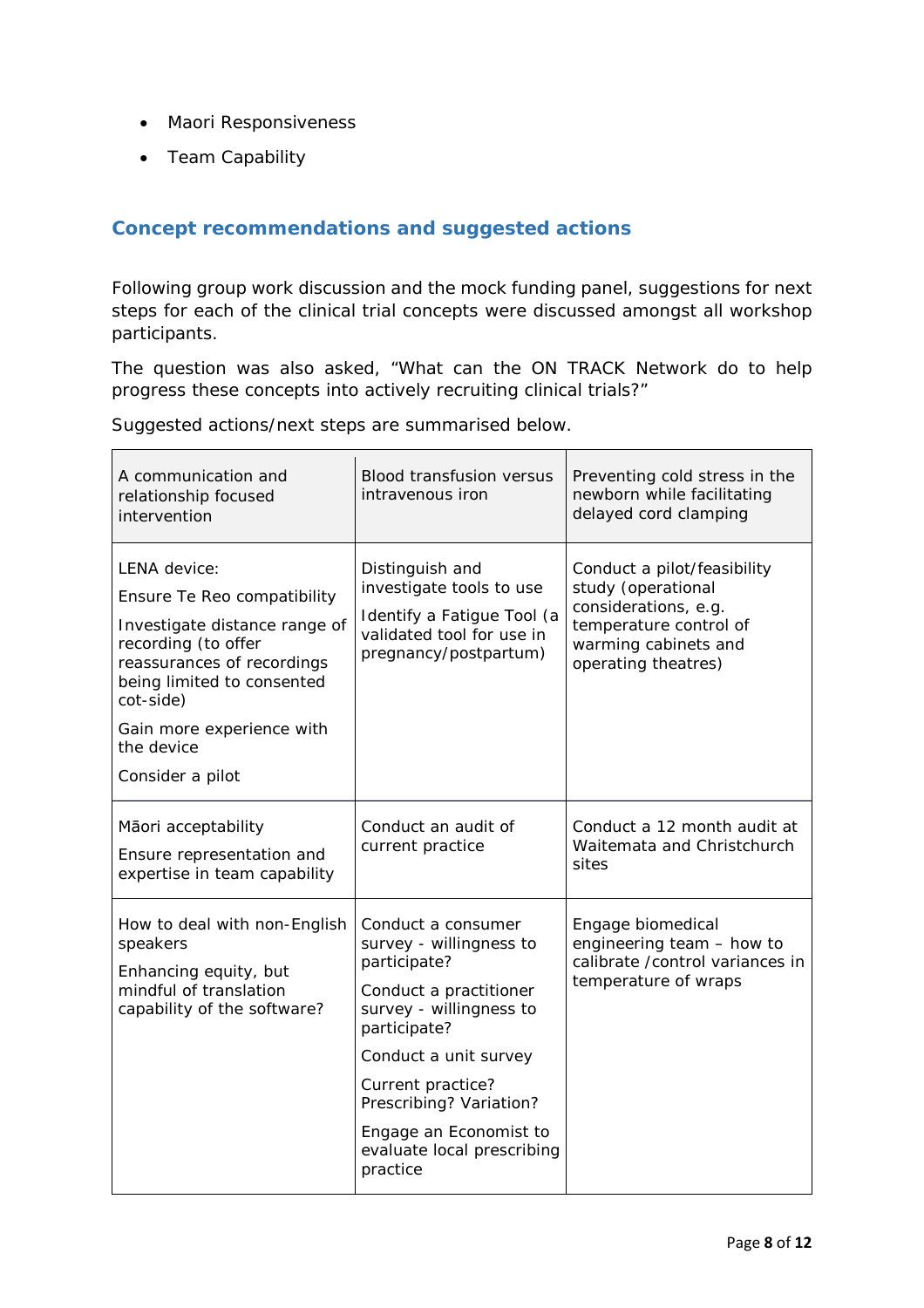| A communication and<br>relationship focused<br>intervention                                                      | <b>Blood transfusion versus</b><br>intravenous iron | Preventing cold stress in the<br>newborn while facilitating<br>delayed cord clamping |  |  |
|------------------------------------------------------------------------------------------------------------------|-----------------------------------------------------|--------------------------------------------------------------------------------------|--|--|
| Site legal advice                                                                                                | <b>Explore funding</b>                              | Visit guidelines for DCC -                                                           |  |  |
| How to deal with findings<br>that may raise safeguarding<br>concerns?                                            | opportunities                                       | ensure consistency across<br>sites - re-writing/updating?                            |  |  |
| Dealing with privacy issues?                                                                                     |                                                     |                                                                                      |  |  |
| Prepare protocol documents                                                                                       |                                                     | Engage wider consultation -                                                          |  |  |
| Refine the primary outcome<br>definition                                                                         |                                                     | willingness to participate,<br>consent process, Māori<br>involvement                 |  |  |
| Further explore funding<br>options                                                                               |                                                     | Consider a step wedge RCT<br>for national implementation                             |  |  |
| What can the ON TRACK Network do for each concept?                                                               |                                                     |                                                                                      |  |  |
| Provide a review of the trial<br>design                                                                          | Promote & distribute<br>surveys                     | Supervision for developing<br><b>RCT</b>                                             |  |  |
|                                                                                                                  | Facilitate investigator<br>supervision              |                                                                                      |  |  |
| What can the ON TRACK Network do for clinical trials development and engagement<br>across New Zealand generally? |                                                     |                                                                                      |  |  |
| Have discussions with sites to gain consensus on embedding clinical trials                                       |                                                     |                                                                                      |  |  |
| Consider facilitation of early circulation of concepts thereby sensitising sites to new<br>research ideas        |                                                     |                                                                                      |  |  |
| Implement ON TRACK Network presence/profile on local hospital/university research<br>committees                  |                                                     |                                                                                      |  |  |
| Conduct site visits                                                                                              |                                                     |                                                                                      |  |  |
| Provide mentorship                                                                                               |                                                     |                                                                                      |  |  |
| Build multi-centre study groups                                                                                  |                                                     |                                                                                      |  |  |
|                                                                                                                  |                                                     |                                                                                      |  |  |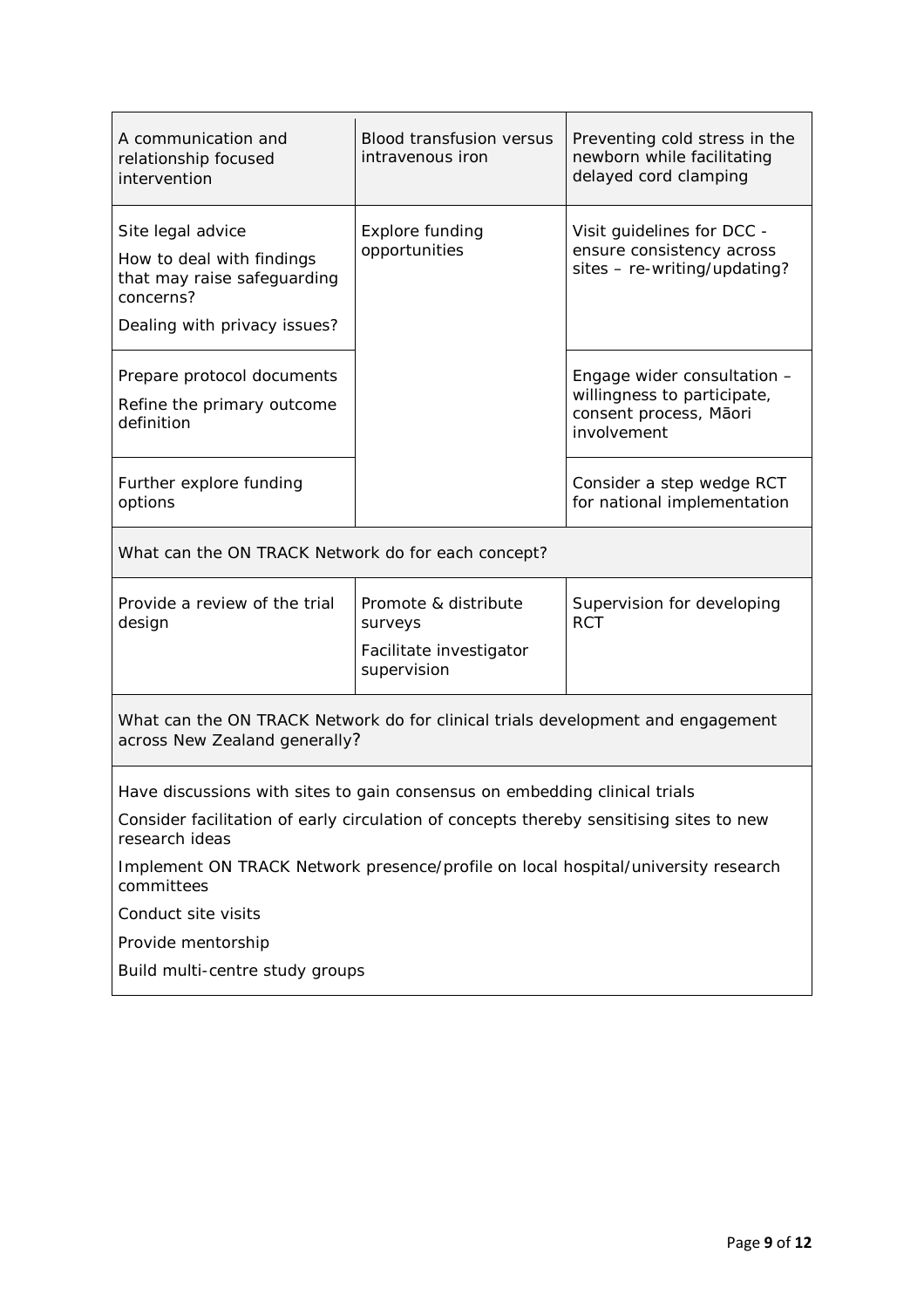## **Workshop feedback**

Thirteen workshop evaluations were returned at the end of the workshop. Participants were asked to rate workshop items on a scale of 1 (very poor) to 6 (excellent). A summary of ratings is presented below (the lowest rating given to any item was average).

|                    | Average (3) | Good (4) | Very good (5)  | Excellent (6)   |
|--------------------|-------------|----------|----------------|-----------------|
| Item               |             |          |                |                 |
| Content            |             |          | 3 <sup>1</sup> |                 |
| Relevance          |             |          |                | 8               |
| Presentations      |             |          | h.             |                 |
| Enjoyment          |             |          |                |                 |
| <b>Usefulness</b>  |             |          | 8 <sup>1</sup> |                 |
| Organisation       |             |          | 31             | 10              |
| Workshop materials |             |          | 61             |                 |
| Catering/Venue     |             |          | 51             |                 |
| Faciltators        |             |          |                | 10 <sup>°</sup> |
| Total rating       |             | 6        | 45             | 64              |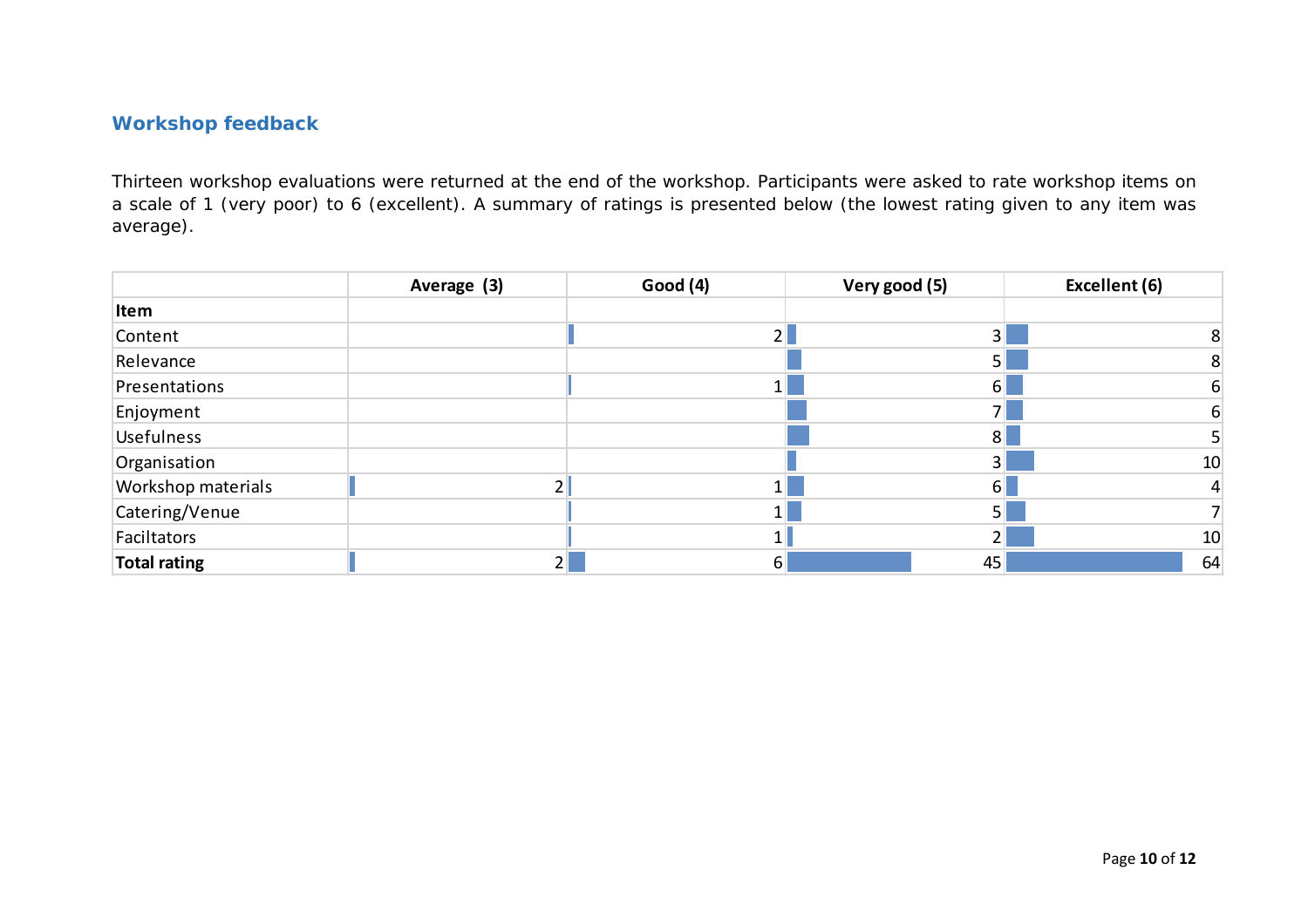Participants were also asked to comment on what they liked most about the workshop, what they liked the least, and whether they had any recommendations for future workshops. This feedback is presented below.

#### What did you like most about the workshop?

"The expertise of the ON TRACK staff at the round the table break out discussions"

"Expertise in the room. Such a positive, supportive environment"

"Eye opening for non-researchers. Positive support for those presenting projects"

"Day 1 presentations"

"The set up and flow of events was excellent. Made the flow and order of research much easier to understand"

"Small group exercise of deconstructing study and rebuilding it"

"Looking at the wider picture for trials"

"Experience and knowledge of panel"

"Informality, supportive; good set-up talks"

"I enjoyed the interaction with the novice researchers. Hoping that I could help them to take their project forward. It was also helpful to hear about the studies I wasn't facilitating and how the other facilitators work shopped with their groups"

"Involvement of consumers; a non-threatening audience / setting created"

"Collegiality – good discussions"

"High standard of expertise"

What did you like least?

"No identified experienced collaborator for one of the concept leads"

"The Māori input – no facilitator available to come to our concept break out session"

"Slightly repetitive"